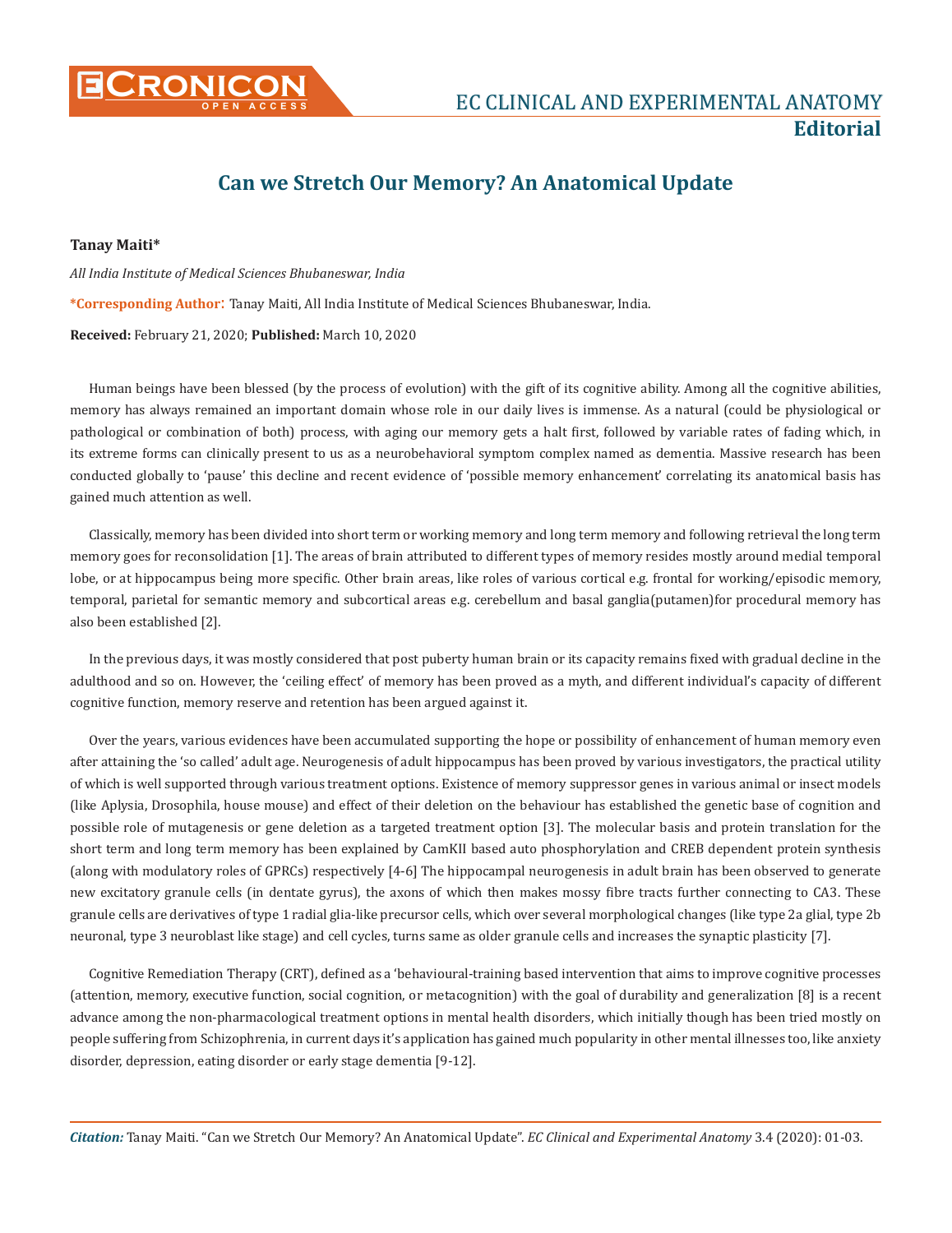Both clinicians administered or computerised CRT (like Cogpack, Cogrehab) has shown promising result in cognitive improvement, and has remained a wonderful evidence of brain neurogenesis in chronic and severe mental illnesses [13,14]. The role of neurogenesis has been postulated in favour of CRT induced neuro cognitive improvement, and effect on hippocampus has been mostly attributed for this. The anatomical brain regions or clusters having effects of CRT are, left middle frontal gyrus (MFG), left inferior frontal gyrus (IFG), left superior frontal gyrus, pre- and post-central gyrus, bilateral insula, parietal lobe, and medial frontal gyrus etc, as evidenced by neuroimaging studies [15]. Cognitive remediation training (CRT) also supports restorative functioning in prefrontal and thalamic areas [15].

To conclude, some has feared that the attempt of enhancing memory or cognition might make our brain 'a wasteland of non-interpretable junk memory traces' which will listen, see and remember every stimulus irrespective of its importance or actual need, though this has been countered by the evidence of bi directionality of brain plasticity, hence the 'adjustability' of memory and other cognitive functions [16-18].

The steady and progressive decline of various cognitive functions in Alzheimer's Disease and similar neurodegenerative disorders has remained an area of interest for researchers since long, and needless to say, anatomical correlates of all the pharmacological or behavioral attempt of memory enhancements will guide the future researchers even better, both for understanding and implementation of the same.

## **Bibliography**

- 1. [Squire LR. "Memory and the hippocampus: A synthesis from findings with rats, monkeys, and humans".](https://www.ncbi.nlm.nih.gov/pubmed/1594723) *Psychological Review* 99.2 [\(1992\): 195-231.](https://www.ncbi.nlm.nih.gov/pubmed/1594723)
- 2. Haydée G., *et al*[. "Neuroanatomy of episodic and semantic memory in humans: a brief review of neuroimaging studies".](https://www.ncbi.nlm.nih.gov/pubmed/23287324) *Neurology India* [60.6 \(2012\).](https://www.ncbi.nlm.nih.gov/pubmed/23287324)
- 3. [Cardin JA and Abel T. "Memory suppressor genes: enhancing the relationship between synaptic plasticity and memory storage".](https://www.ncbi.nlm.nih.gov/pubmed/10491568) *The [Journal of Neuroscience Research](https://www.ncbi.nlm.nih.gov/pubmed/10491568)* 58 (1999): 10-23.
- 4. Lisman J., *et al*[. "The molecular basis of CaMKII function in synaptic and behavioural memory".](https://www.ncbi.nlm.nih.gov/pubmed/11994750) *Nature Reviews Neuroscience* 3 (2002): [175-190.](https://www.ncbi.nlm.nih.gov/pubmed/11994750)
- 5. Silva, A.J., *et al*. "CREB and memory". *[The Annual Review of Neuroscience](https://www.ncbi.nlm.nih.gov/pubmed/9530494)* 21 (1998): 127-148.
- 6. [Riedel G and Reymann KG. "Metabotropic glutamate receptors in hippocampal long-term potentiation and learning and memory".](https://www.ncbi.nlm.nih.gov/pubmed/8735650)  *[Acta Physiologica Scandinavica](https://www.ncbi.nlm.nih.gov/pubmed/8735650)* 157 (1996): 1-19.
- 7. Gerd Kempermann., *et al*. "Neurogenesis in the adult hippocampus". *[Cold Spring Harbor Perspectives in Biology](https://www.ncbi.nlm.nih.gov/pubmed/26330519)* (2015): a018812.
- 8. RHB Benedict., *et al*[. "Effects of attention training on information processing in schizophrenia".](https://www.ncbi.nlm.nih.gov/pubmed/7973469) *Schizophrenia Bulletin* 20.3 (1994): [537-546.](https://www.ncbi.nlm.nih.gov/pubmed/7973469)
- 9. Beard C., *et al*[. "Efficacy of attention bias modification using threat and appetitive stimuli: a meta- analytic review".](https://www.ncbi.nlm.nih.gov/pubmed/23046776) *Behavior Therapy* [43.4 \(2012\): 724-740.](https://www.ncbi.nlm.nih.gov/pubmed/23046776)
- 10. Anaya C., *et al*[. "A systematic review of cognitive remediation for schizo-affective and affective disorders".](https://www.ncbi.nlm.nih.gov/pubmed/22840620) *The Journal of Affective Disorders* [142.1-3 \(2012\): 13-21.](https://www.ncbi.nlm.nih.gov/pubmed/22840620)

*Citation:* Tanay Maiti. "Can we Stretch Our Memory? An Anatomical Update". *EC Clinical and Experimental Anatomy* 3.4 (2020): 01-03.